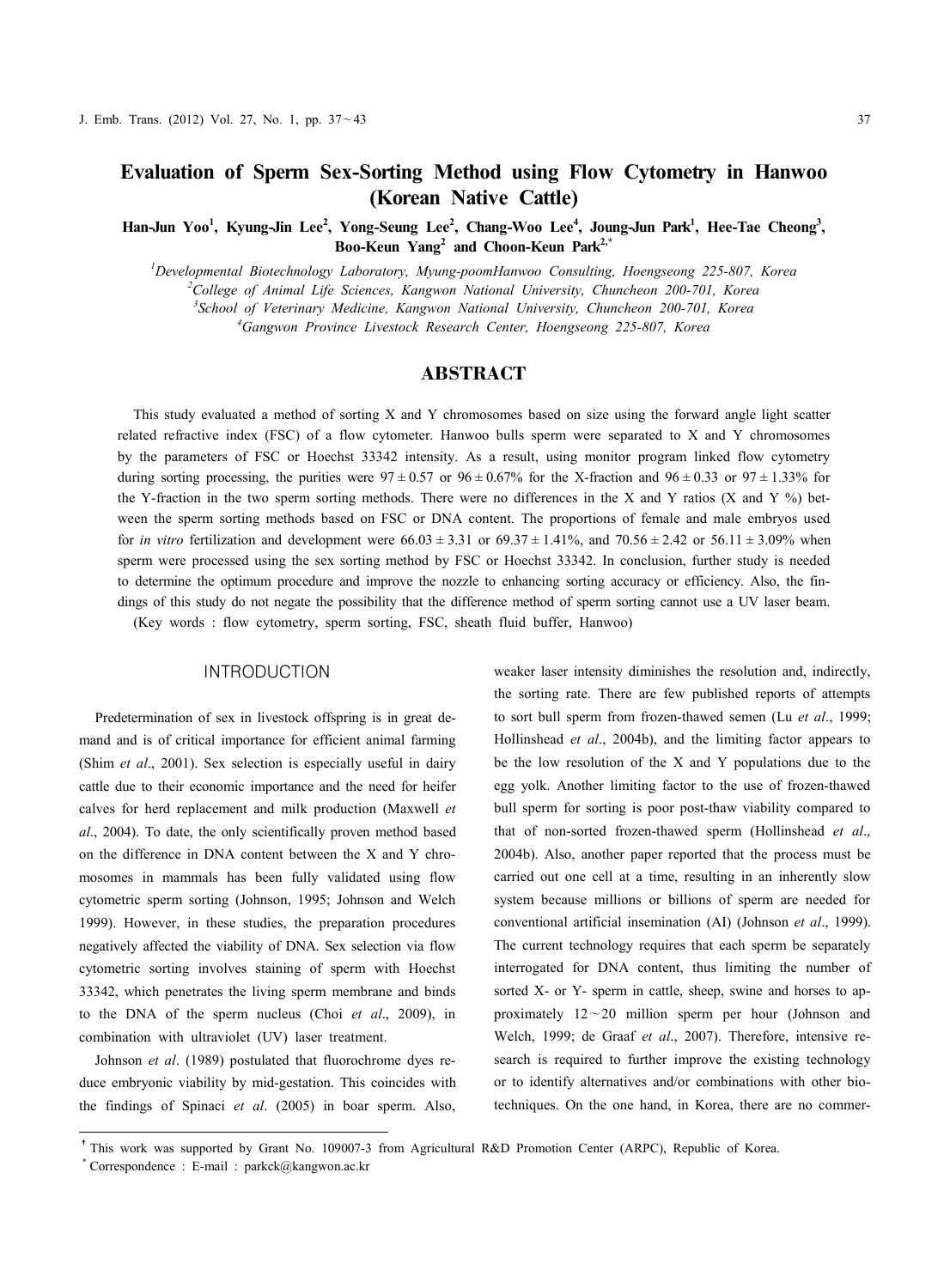cialization sperm sorting system because of the limitations on sorting speed, sorting accuracy, sperm ability and number of sorted sperm. Thus, the progress in this field has been slow.

Therefore, the objective of this study was to evaluate Han woo (Korean native cattle) sperm sorted into X- and Y-chro mosomes by using two evaluation methods from a flow cytometry. Sperm were prepared on the basis of differences in DNA mass and FSC for flow sorting, and sexed sperm were measured for the parameters of sex ratio using PCR.

## MATERIALS AND METHODS

#### 1. Preparation of Sheath Fluid Buffer

Sheath fluid is an isotonic buffer saline solution that is pumped through the flow chamber, causing single cells to flow through the middle of the stream. Preparation of sheath fluid buffer, known as HEPES sheath flow, used in stallions (Buss, 2005) was performed from each of the regents shown in Table 1 in a mixture with distilled water. Briefly, metal ions such as CaCl2․H2O, MgCl2․6H2O (Sigma-Aldrich, St. Louis, MO, USA), which were involved in chelation, dissolved in 800 ml distilled water. After completely dissolved, remaining powder reagents were added, and then the remaining liquid compo nents were dissolved to incomplete compounds of sheath flow. The sheath flow buffer is adjusted to 1 l with distilled water and pH 7.2. The filtration was performed through 0.2  $\mu$ m pore size filters. Generally, this solution was prepared as a five-fold stock solution and was stored at 4℃ before use. The shelf-life

Table 1. Composition of HEPES sheath fluid buffer for sex- sorting of bull sperm using flow cytometry

| Compound                              | Concentration $(g/l)$ |
|---------------------------------------|-----------------------|
| $CaCl2 \cdot H2O$                     | 0.14                  |
| KC1                                   | 0.37                  |
| MgCl <sub>2</sub> · 6H <sub>2</sub> O | 0.1                   |
| $NaH_2PO_4 \cdot H_2O$                | 0.03                  |
| NaCl                                  | 6.54                  |
| Na-pyruvate                           | 0.02                  |
| Lactic acid $(60\%)$                  | 3.51                  |
| <b>HEPES</b>                          | 1.19                  |
| NaHCO <sub>3</sub>                    | 0.42                  |
| Penicillin G                          | 0.058                 |
| Streptomycin sulfate                  | 0.05                  |

of the solution was considered to be only one week because instability of the stream during flow cytometric sperm sorting is observed after longer storage times.

#### 2. Cryopreservation and Thawing of Sperm

For all experiments herein, Korean native cattle (Hanwoo) semen was collected using an artificial vagina and a teaser at the Hoengseong Livestock Cooperative Farm. Immediately after collection, motility and concentration of each bull sperm sample was assured using a phase-contrast microscope and a hemocytometer, respectively. Collected semen (volume:  $5 \sim 15$  ml; density:  $2 \sim 10 \times 10^8$  ml; live ratio >75%) was diluted 1:1 (v/v) with Triladyl containing 20% egg yolk, and the semen tube was placed in a 500 ml, 35℃ water jacket before being cooled to 4℃ over 6 h in a refrigerator. The second dilution to a concentration of  $10 \times 10^6$  sperm per ml was then performed with an aliquot of semen diluted with the same freezing exten der as was used in the first dilution. At this point, sperm were loaded into 0.5 ml straws, frozen and submerged in liquid nitrogen for storage. For use, semen straws were thawed for 45 s in a 37℃ water bath and dried. Semen was placed on a continuous density gradient tube to remove non- viable sperm and cryodiluent

#### 3. Sperm Pretreatment

Percoll, a sterile colloidal silica suspension and isotonic salt gradient solution, was diluted to a 65% fraction with 10x HEPES buffer. The 65% Percoll (Nidacon, Göteborg, Sweden) was prepared by placing 1 ml in a 1.5 ml micro tube. The semen (0.5 ml) was placed over the gradient and centrifuged at 1,700 rpm (Micro 12, Hanil Science Industrial, Korea) for 15 min. The sperm pellets were assessed for concentration and resuspended in 1 ml of HEPES sheath flow buffer. The sperm was then subjected to one more washing step in order to im prove the resolution of flow cytometry for sexing.

## 4. Hoechst33342 Staining

Sperm preparation and staining were based on the method described by Johnson *et al*. (1989) in order to maintain via bility through sorting and fertilization. Briefly, pretreated ali quots of fresh or frozen-thawed semen of  $1 \sim 5 \times 10^7$  ml were stained with 40  $\mu$ M Hoechst 33342 (Sigma-Aldrich, St. Louis, MO, USA) and were incubated for 30 min at 38℃ to foster fluorochrome penetration. Finally, extra fluoro-dye, which was not bound to the adenine-thymine regions of the sperm DNA,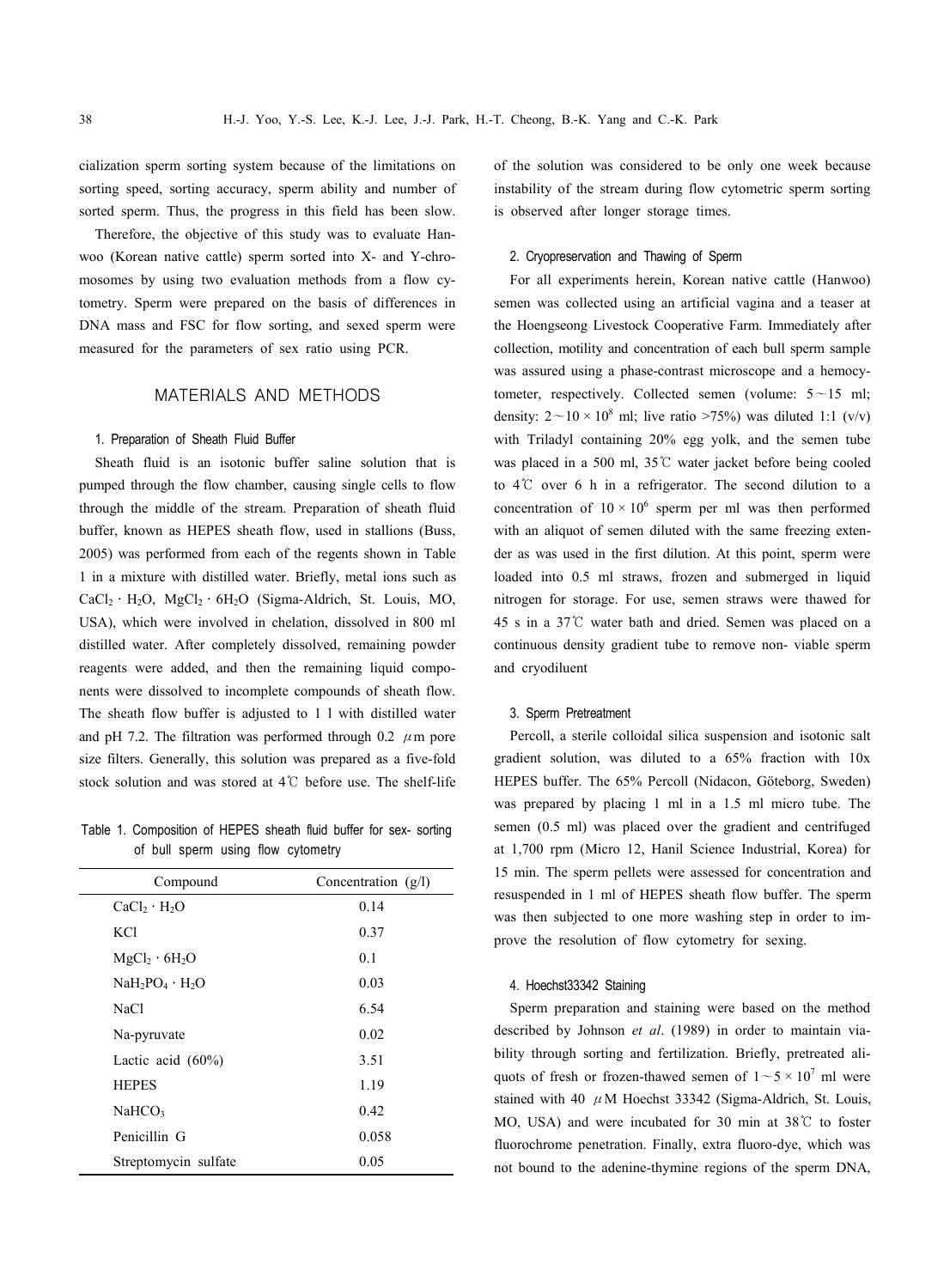was eliminated via centrifugation (1,500 rpm, 5 min). Also, an unstained control samples was prepared as a reference com parison of intensity of Hoechst 33342 on flow cytometry during fluorescence compensation and sex-sort processing using FSC. Generally, samples were prepared for separation in se veral loading tubes because stained sperm aggregate during sperm sorting after  $18 \sim 25$  min.

#### 5. Sex-sorting

We based our sorting method on a histogram of X- and Ychromosomes that had undergone Hoechst 33342 staining to produce a dot plot of sperm cell population using reverse order. Fig. 1 shows blue or purple coloring between the R3 and R4 regions, which matched the dot plot and histogram created using FACSDiva software. This result suggests that each re gion may independently perform the important role in separate X- and Y-chromosome as criterion of sperm sex-sorting. Intact sperm were sorted using a flow cytometer/cell sorter (BD FACs Aria <sup>Ⅱ</sup>; BD, USA). Intact, viable Hanwoo sperm were flow-cytometrically separated into X and Y populations on the basis of relative DNA contents and FSC (Fig. 2). Twenty to forty percent of living intact sperm were oriented with this process, and a sorting rate of approximately 50 to 200 sperm/ sec was achieved for each population. The sperm cells were measured and sorted using a 100  $\mu$ m nozzle and a HEPES sheath fluid pressure of 20 psi. Sperm were sorted in singlecell mode into each 5 ml round tube that had been treated with 0.4% BSA solution to prevent the sperm from sticking to the wall of the tube, resulting in a final concentration of at least  $1 \sim 5 \times 10^6$  ml per tube. The tubes were then stored at room temperature (25 °C; RT) until analysis at RT. After a to-



Fig. 1. R3 and R4 peaks of the histogram matched the gated region of the dot plot created by BD FACSDiva software. Independently-gated R3 and R4 regions on the dot plot coincide with the intensity peak of Hoechst 33342 on the histogram.



Fig. 2. Visualized histogram of X- and Y-chromosomes after Hoe chst 33342 staining and a dot plot of sperm cell population. Hanwoo sperm were flow-cytometrically separated into X and Y populations based on differences in DNA content and size according to forward angle light scatter related refractive index. Twenty to forty percent of living intact sperm were oriented with this process, and sorting rates of approximately 50 to 200 sperm/sec were achieved for each population. With regard to FSC, the red and green regions indicate the X- and Y-enriched population, respectively.

tal of  $1 \sim 5 \times 10^6$  sperm cells were collected, the sperm were concentrated via centrifugation at 1,500 rpm for 7 min. The resultant pellet was resuspended with HEPES buffer and 2% egg yolk and was processed for immediate use.

#### 6. *In vitro* Embryo Production

Ovaries were collected from cows at a local slaughterhouse and transported to the laboratory. Oocytes were aspirated from antral follicles with an 18-gauge needle fixed to a 10 ml disposable syringe. The cumulus-oocyte complexes (COCs) were selected and then cultured *in vitro* maturation media at 38.5℃, 5% CO2. Then, COCs were transferred into each 100  $\mu$ 1 of TCM 199 containing EGF and 10% FBS that had been previously coated with mineral oil in a polystyrene culture dish  $(35 \times 10 \text{ mm}, \text{ Nunc}, \text{ Roskilde}, \text{ Denmark})$  and were equilibrated in 5%  $CO<sub>2</sub>$  in air for approximately 4 h. After  $20 - 22$ h of incubation in maturation culture, oocytes were removed from cumulus cells by treatment with 300 IU/ml of hyaluronidase and repeated pipetting. After washing with Tyrode's albumin lactate pyruvate (TALP-Fer), oocytes were transferred into a 50  $\mu$ 1 drop of TALP-Fer covered with mineral oil containing  $0.4\%$  (w/v) BSA (Fraction V). The dishes were stored in 38.5 °C, 5%  $CO<sub>2</sub>$  until the sperm were used for insemination. For IVF, sex-sorted sperm were washed in TALP-SP for remove egg yolk and resuspended in  $200 \sim 500 \mu$ 1 TALP-SP.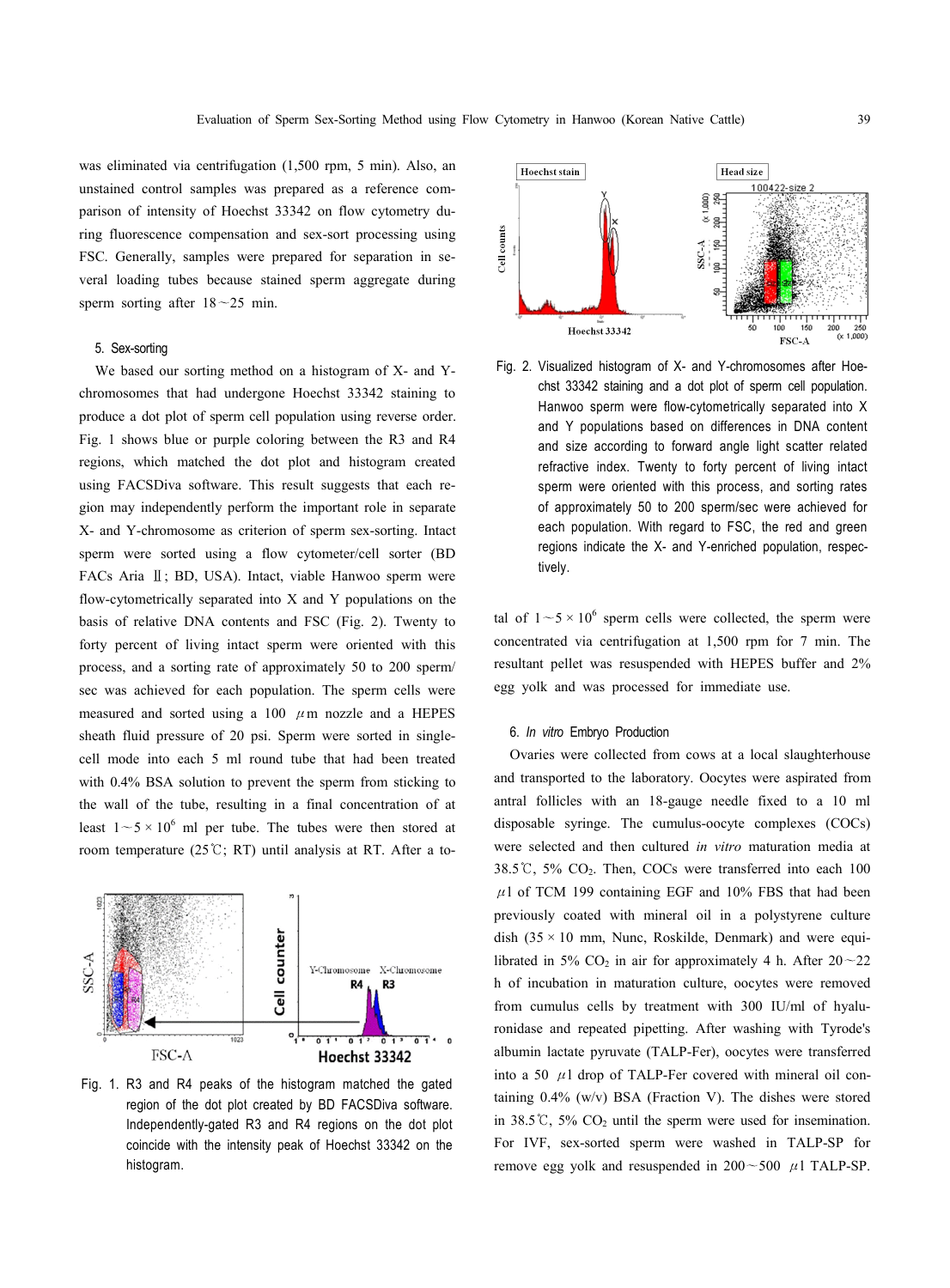A maximum of 50  $\mu$ 1 of sperm suspension was added to 50  $\mu$ 1 of the fertilization drops containing 10 oocytes. After 16 h of insemination, oocytes were removed from the fertilization medium and cultured in 100  $\mu$ 1 of CR1aa containing 10% FBS at 38.5℃, 5% CO2.

## 7. Sex Determination Using the Polymerase Chain Reaction (PCR) Assay

To detect the S4 gene regions of  $16 \sim 32$  cell stage embryos produced via IVF with sex-sorted Hanwoo sperm using the above two sex-sorting methods, embryos were analyzed using genomic PCR. In brief, the zonapellucida of the embryos was removed by repetitive pipetting, and the cytoplasms of the embryos were washed three times with PBS and transferred into DNA extract tubes (AccuPower<sup>®</sup> Genomic DNA Extraction Kit; Bioneer, Daejeon, Korea) with 200  $\mu$ 1 of deionized water. Also, DNA of male and female positive controls were extract from each hair root. DNA extraction was performed in the following steps: DNA binding with binding buffer and proteinase K for 10 min, washing with washing buffer 1, 2 at 8,000 rpm, 1 min and extract DNA by elution buffer. Extracted genomic DNA was transferred into a PCR mixture tube (Accu- Power<sup>®</sup> PCR PreMix; Bioneer, Daejeon, Korea), then 10 pmol of each primer were added to the PCR tube, in addition to 1 U of Taq DNA polymerase, each deoxynucleosidetriphosphate at a concentration of 250  $\mu$ M, 50 mMTris-HCl (pH 8.3), 40 mMKCl, 1.5 mM MgCl<sub>2</sub> and gel loading dye. The final volume was adjusted to 20  $\mu$ 1 with distilled water. PCR amplification was performed according to the stand forward primer 5'- CAA GTG CTG CAG AGG ATG TGG AG -3' and the reverse primer 5'- GAG TGA GAT TTC TGG ATC ATA TGG CTA CT -3'. The primers were designed to amplify a male-specific product (178 bp) from the repeated S4 bovine sequence (DDBJ/GenBank database accession number D16357), in addition to a product common to both sexes (145 bp) (Kageyama *et al*., 2004). The PCR reaction conditions consisted of denaturation at 95℃ for 5 min, followed by 35 amplification cycles of denaturation at 95℃ for 30 sec; annealing at 54℃ for 45 sec; extension at 72℃ for 45 sec. An additional extension was performed at 72℃ for 5 min. After am plification, a 10  $\mu$ 1 aliquot of the PCR reaction mixture was subjected to electrophoresis in a 2% agarose gel and 1x TAE buffer (40 mMTris-acetate, pH 8.0, 1 mM EDTA). The gels were stained with 0.5  $\mu$  g/ml ethidium bromide, and amplified DNA bands were visualized under ultraviolet illumination.

#### 8. Statistical Analysis

Statistical analysis was performed with analysis of variance (ANOVA) using SAS (version 9.1, SAS Institute Inc., Cary, NC, USA). Differences among sperm analysis mean values from the sperm sorting method results were processed using Duncan's multiple range tests. Significance was defined at a level of *p<*0.05.

#### RESULTS

To demonstrate sorting accuracy, we identified embryospro duced through *in vitro* fertilization using sexed semen (Fig. 3). As shown in Table 2, there was a correlation between sorting accuracy and sex ratio. Using a monitoring program linked flow cytometry during sorting processing, purities were found to be  $97 \pm 0.57$  or  $96 \pm 0.67\%$  for the X-fraction and  $96 \pm 0.33$ 



Fig. 3. Embryo sexing after PCR with the S4BF/R primer set to determine the efficiency of the sex-sorting method based on FSC and DNA content. The primers were designed to amplify a male-specific product (178 bp) in addition to a product common to both sexes (145 bp) from the repeated sequence, named S4 (DDBJ/GenBank database accession number D16357). L: 100 bp DNA ladder, F: positive control of female oocyte, M: positive control of male sperm, N: negative control, 1~11: bovine embryos.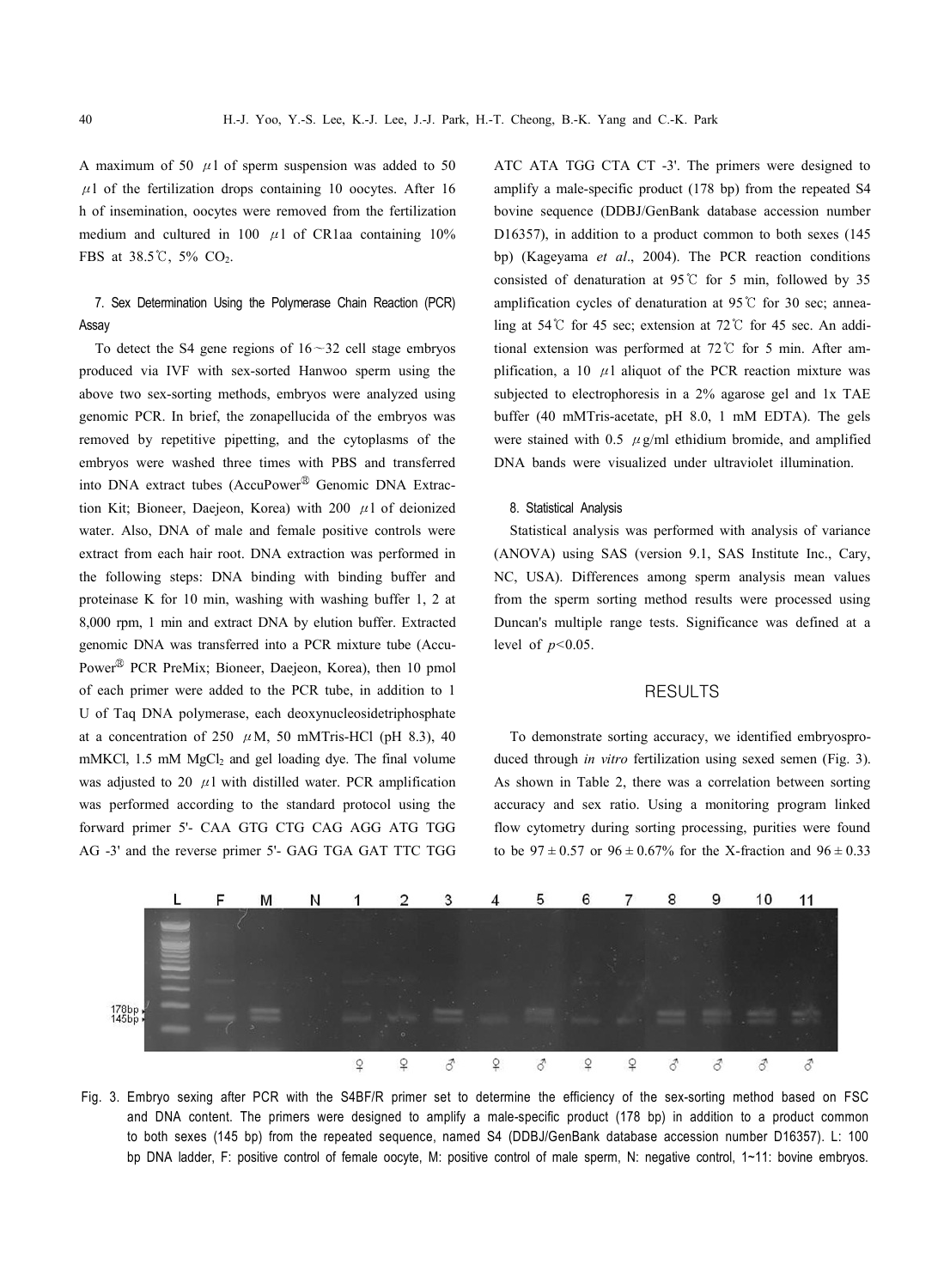or  $97 \pm 1.33\%$  for the Y-fraction by two sperm sorting methods using parameters FSC or Hoechst 33342. Repetition of the experiment using sperm obtained from different bulls re sulted in similar histograms and purities for both X- and Y-fractions. No differences in the  $\times$  or Y ratio (X or Y%) were found between sperm sorting method based on differences in DNA content or FSC (Table 2). The X and Y ratios of the embryos by PCR were  $66.03 \pm 3.31\%$  and  $70.56 \pm 2.42\%$ , res-

pectively, when sorted according to FSC using flow cytometry. In the other sorting method using Hoechst 33342, the results were demonstrated 69.37  $\pm$  1.41% for the X-ratio and 56.11  $\pm$ 3.09% for the Y-ratio. On the other hand, all sorted sperm showed very low fertility (Table 2).

## **DISCUSSTION**

It has been reported that the sorting processes accelerate the maturation of sorted frozen-thawed ram sperm, reducing their fertilizing lifespan (Hollinshead *et al*., 2003; Hollinshead *et al*., 2004a). Also, several groups (Cran *et al*., 1993; Lu *et al*., 1999) have reported similar cleavage rates but reduced blastocyst development following fertilization *in vitro* with sorted bovine sperm. Additionally, lower pregnancy rates after fertilization with sex-sorted compared to non-sorted sperm have been reported in a number of studies (Johnson, 1995; Seidel *et al*., 1999; Hollinshead *et al*., 2002: Seidel and Garner, 2002). Capacitation-like changes have been observed after the sorting of both ram and boar sperm (Catt *et al*., 1997; Maxwell *et al*., 1998; Maxwell and Johnson, 1999), similar to those observed

after freezing and thawing of ram sperm (Gillan *et al*., 1997), reducing their fertilizing lifespan in vivo (Watson, 1995). The present study showed a low fertility of sorted sperm in the range of  $22 \sim 37\%$  (Table 2), which may be caused by factors that influence fertility or inadaptability of the IVF protocol. Sorted sperm had significantly decreased fertility or showed no significant difference between sorting methods based on DNA content and FSC. Meanwhile, it was reported that the addition of 10% seminal plasma to the staining medium helped prevent undesirable membrane changes when added to the collection medium in boar (Maxwell and Johnson, 1997).

The presence of egg yolk is the main cause of poor resolution in sperm samples due to its opaque appearance; therefore, it should be removed prior to sorting in order to achieve adequate resolution during flow cytometric sorting. Hollin shead *et al*. (2004b) found that density gradient separation was a more effective method for removing egg yolk compared to standard washing in order to gain better resolution. A large proportion of orientated sperm may lead to faster sorting with no loss of accuracy. Also, this method allows for a higher concentration of sorted sperm and has the benefit of reducing the time for collecting sorted sperm in a highly diluted state.

In this study, the overall flow rate was approximately  $1,500 \sim$ 2,500 intact sperm/sec. The intact X- and Y-bearing sperm fractions were sorted simultaneously from the population of input sperm at rates of  $200 \sim 400$  X-bearing sperm/sec and  $300 \sim$ 500 Y-bearing sperm/sec, respectively, under the low flow rate condition used in the Hoechst 33342 and FSC parameters. In the high flow rate condition, sperm were sorted at a rate of

|  | Table 2. The proportions of male and female embryos rates at 48 h after IVF with sex-sorted sperm in Hanwoo cattle |  |
|--|--------------------------------------------------------------------------------------------------------------------|--|
|--|--------------------------------------------------------------------------------------------------------------------|--|

| Sperm group | No. of<br>oocytes | Cleavage rate<br>(%)     | Sorting efficiency <sup>1)</sup><br>$(\%)$ | Percentage of<br>males | Percentage of<br>females |  |
|-------------|-------------------|--------------------------|--------------------------------------------|------------------------|--------------------------|--|
| $FSC-x^{2}$ | 120               | $22.49 \pm 0.46^{\circ}$ | $97 \pm 0.57$                              | $33.97 \pm 3.31$       | $66.03 \pm 3.31$         |  |
| $FSC-y^{3}$ | 121               | $27.17 \pm 1.42^b$       | $96 \pm 0.33$                              | $70.56 \pm 2.42$       | $29.44 \pm 2.42$         |  |
| $H-x^{4}$   | 115               | $30.93 \pm 1.27^b$       | $96 \pm 0.67$                              | $30.63 \pm 1.41$       | $69.37 \pm 1.41$         |  |
| $H-y^{5}$   | 121               | $37.53 \pm 1.24^{\circ}$ | $97 \pm 1.33$                              | $56.11 \pm 3.09$       | $43.89 \pm 3.09$         |  |

(Mean  $\pm$  SEM,  $p$ <0.05)

 $1)$  This parameter indicates correctly separated ratio of sperm in flow cytometry.

<sup>2)</sup> FSC-x: Sorted X sperm without near UV laser beam in flow cytometry.

<sup>3)</sup> FSC-y: Sorted Y sperm without near UV laser beam in flow cytometry.

<sup>4)</sup> H-x: Sorted X sperm using differences in DNA content by Hoechst 33342.

5) H-y: Sorted Y sperm using differences in DNA content by Hoechst 33342.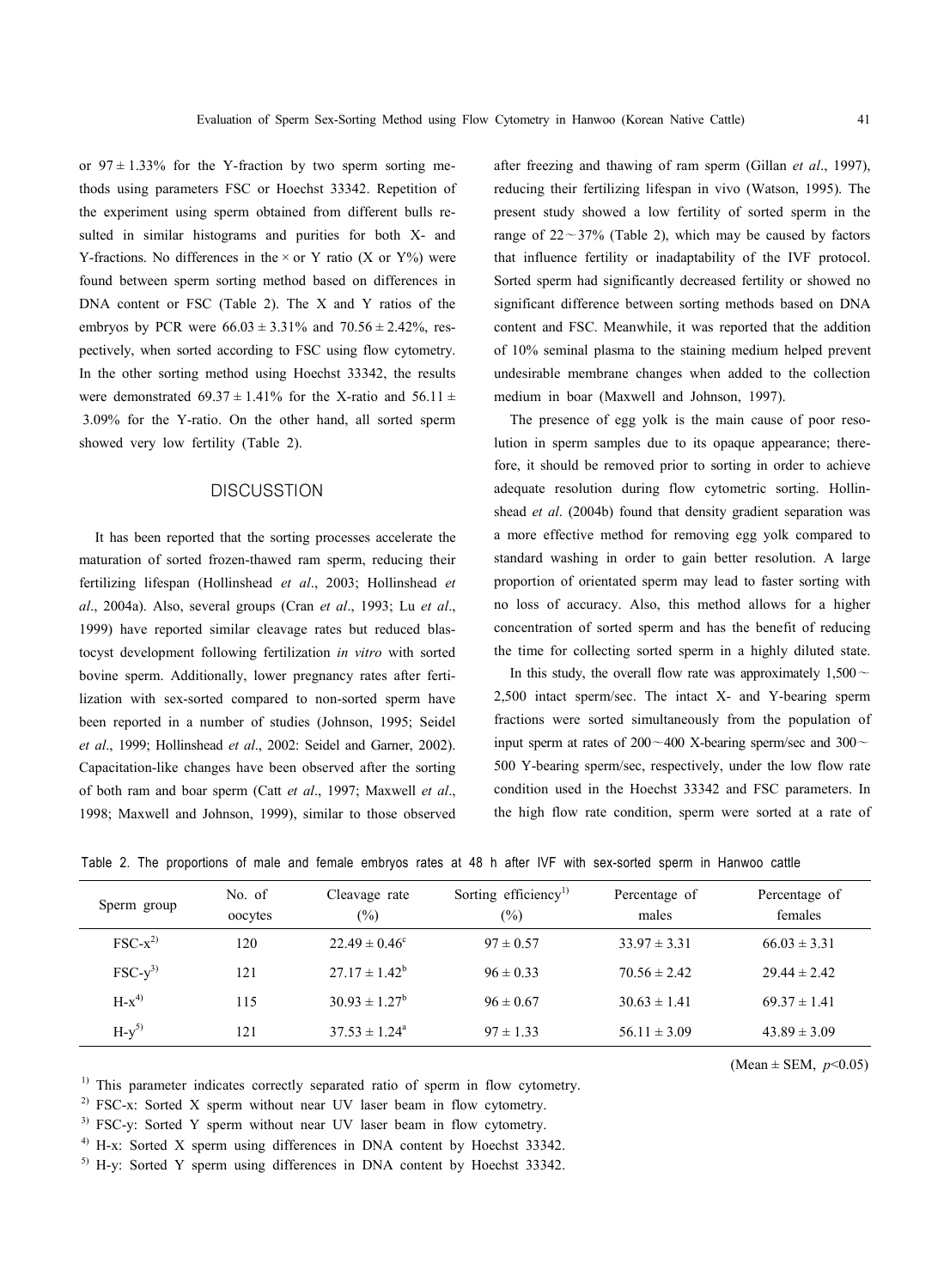700 X-bearing sperm/sec and 900 Y-bearing sperm/sec using FSC method or 300 X-bearing sperm/sec and 400 Y-bearing sperm/sec using the differencesof DNA content method, de monstrating an 89 to 93% efficiency rate. However, these re sults did not consider the sex ratio from individual bull sperm characteristics. In general, the conventional sperm sorting te chnology produces 12 to  $20 \times 10^6$  sperm/h for  $\times$  or Y sperm in cattle, sheep, swine and horses (Rath and Johnson, 2008). These differences of sort efficiency are induced from property of flow cytometry, which developed  $MoFlo^@$  suitable sperm sorting or developed form of analyzer combine with sorter function. Present study used the FACsAriaⅡ model for sperm sorting because it is commonly used in many institutions in various research sectors of Korea. However, FACs Aria model has a limitation for sorting of sperm cells, because it has inadaptable nozzle structure induced an error in sperm orientation and read the sperm cells for sorting procedure during sperm flow for hydrodynamic focusing. Therefore, it produced error of miss matched for sorting accuracy between monitor program linked flow cytometry and sex ratio of embryo pro duced in IVF using sexed semen by PCR.

As a general rule, for optimal results when sorting large or fragile cells, a larger nozzle size and lower pressure should be used. To increase throughput and yield when sorting smaller or less fragile cells, a smaller nozzle size and higher pressure can be utilized. However, these conditions negatively influenced the sperm in Hanwoo when the nozzle size was changed from 100  $\mu$ m to 70  $\mu$ m due to a low flow rate. Consequently, the sorted sperm immediately died after sorting via flow cyto metry.

Several factors prevent the widespread application of this methodology at present. First, there is a limitation on the num ber of sperm that can be sorted in a reasonable period of time for use in standard *in vitro* fertilization and artificial insemi nation. A second limitation is the high embryo mortality pre sumed to be related to sperm damage, unknown factors or in appropriate IVF protocols. Finally, sperm sex-sorting method has a considerably lower sorting efficiency related to the cost of using flow cytometry.

In conclusion, this study suggests that sperm sorting tech nology cannot use a UV laser beam. Also, consideration should be given to the fact that this is the first time that a method of this kind has been used in Hanwoo. However, further study is must needed to determine the optimal procedures and im prove the nozzle to enhance sorting accuracy or efficiency.

## ACKNOWLEDGEMENT

The authors are grateful to researcher Joung-Hee Park, Biotechnology Analysis Lab, Central Laboratory Kangwon Natio nal University, Korea and gratefully acknowledges the Hoeng seong Livestock Cooperative and Institute of Animal Resources of Kangwon National University for providing the semen sam ples and analysis.

## REFERENCES

- Buss H. 2005. Improvement of the freez ability of sex-sorted stallion spermatozoa. Anim. Reprod. Sci. 89:315-318.
- Catt SL, Sakkas D, Bizzaro D, Bianchi PG, Maxwell WMC and Evans G. 1997. Hoechst staining and exposure to UV laser during flow cytometric sorting does not affect the frequency of detected endogenous DNA nicks in abnormal and normal human spermatozoa. Mol. Hum. Reprod. 3:821- 825.
- Choi SG, Bae MS, Lee, Kim OS, Kim BK, Yang JH, Jeon CE, Kim HH, Hwang YJ, Lee ES and Kim DY. 2009. Amplification of porcine SRY gene for sex determination. Asian-Aust. J. Anim. Sci. 22:1107-1112.
- Cran DG, Johnson LA, Miller NG, Cochrane D and Polge C. 1993. Production of bovine calves following separation of X- and Y-chromosome bearing sperm and *in vitro* fertilisation. Vet. Rec. 132:40-41.
- Gillan L, Evans G and Maxwell WM. 1997. Capacitation status and fertility of fresh and frozen-thawed ram spermatozoa. Reprod, Fertil. Dev. 9:481-487.
- de Graaf SP, Evans G, Maxwell WM, Downing JA and O'Brien JK. 2007. Successful low dose insemination of flow cytometrically sorted ram spermatozoa in sheep. Reprod. Domest. Anim. 42:648-653.
- Hollinshead FK, O'Brien JK, Maxwell WM and Evans G. 2002. Production of lambs of predetermined sex after the insemination of ewes with low numbers of frozen-thawed sorted X- or Y-chromosome-bearing spermatozoa. Reprod. Fertil. Dev. 14:503-508.
- Hollinshead FK, Gillan L, O'Brien JK, Evans G and Maxwell WM. 2003. *In vitro* and *in vivo* assessment of functional capacity of flow cytometrically sorted ram spermatozoa after freezing and thawing. Reprod. Fertil. Dev. 15:351-359.
- Hollinshed FK, O'Brien JK, Gillan L, Meyers M, Maxwell WM and Evans G. 2004a. Liquid storage of flow cytome-